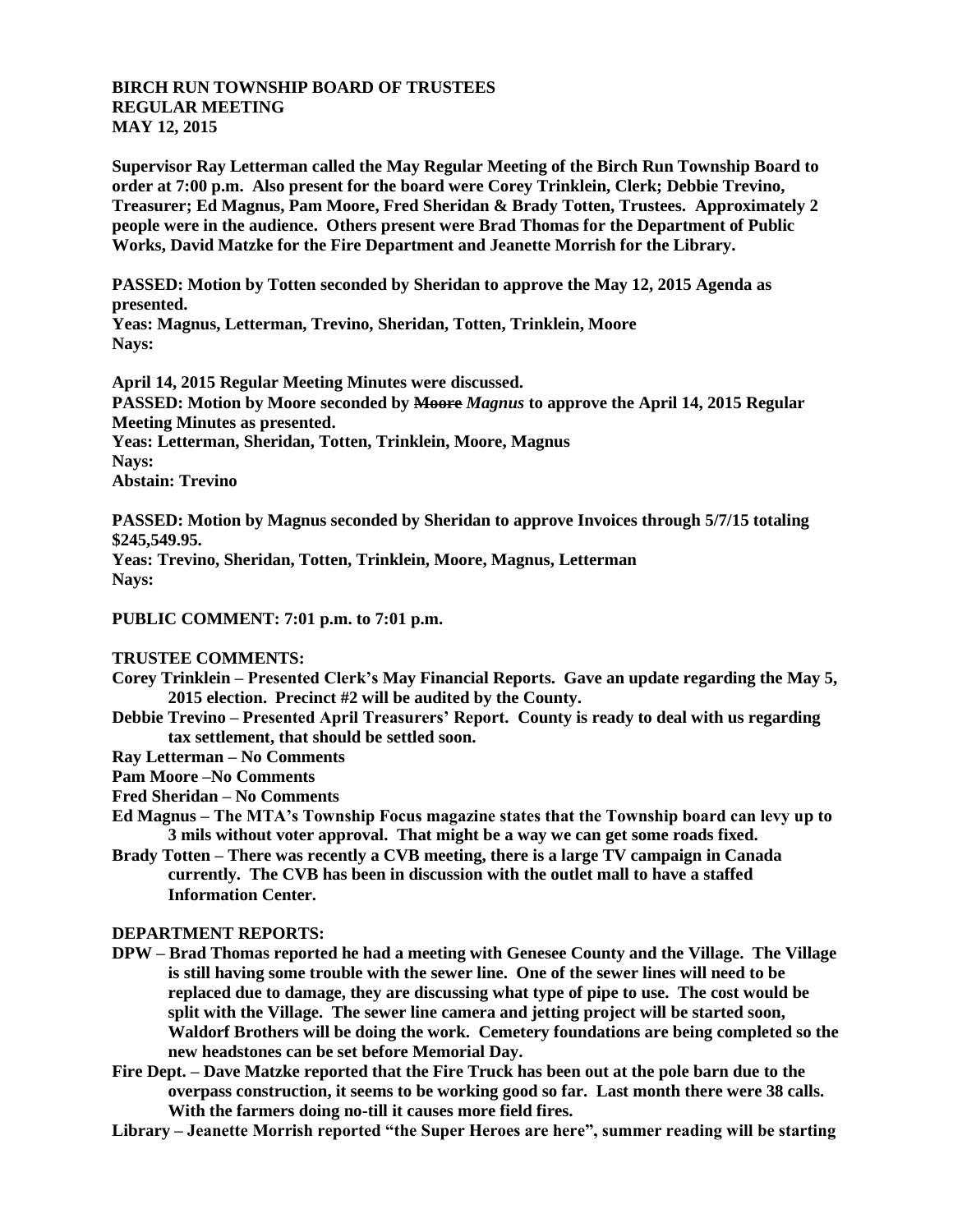**the first week in June. They will be getting the local fire fighters, EMS & police to show everyday heroes. The Barnes's & Noble fundraiser raised \$1,500.00 this year. Next week the electrician will be here to work on the new lights for the Library.**

**PASSED: Motion by Magnus seconded by Sheridan to approve the 2014-15 May Budget Amendments as presented.**

**Yeas: Sheridan, Totten, Trinklein, Moore, Magnus, Letterman, Trevino Nays:** 

**PASSED: Motion by Magnus seconded by Totten to approve the 2015-16 May Budget Amendments as presented.**

**Yeas: Totten, Trinklein, Moore, Magnus, Letterman, Trevino, Sheridan Nays:** 

**PASSED: Motion by Totten seconded by Magnus to approve P.A. 116 applications for property #05-10-6-16-3004-001 for John Walden.**

**Yeas: Moore, Magnus, Letterman, Trevino, Sheridan, Totten, Trinklein Nays:**

**PASSED: Motion by Totten seconded by Magnus to approve P.A. 116 applications for property #05-10-6-16-4001-000 for John Walden.**

**Yeas: Magnus, Letterman, Trevino, Sheridan, Totten, Trinklein, Moore Nays:**

**PASSED: Motion by Totten seconded by Magnus to approve P.A. 116 applications for property #05-10-6-16-4005-000 for John Walden. Yeas: Letterman, Trevino, Sheridan, Totten, Trinklein, Moore, Magnus**

**Nays:**

**PASSED: Motion by Totten seconded by Magnus to approve P.A. 116 applications for property #05-10-6-16-4009-000 for John Walden.**

**Yeas: Trevino, Sheridan, Totten, Trinklein, Moore, Magnus, Letterman Nays:**

**PASSED: Motion by Magnus seconded by Sheridan to approve the purchase of a side by side Polaris Ranger ATV for the Fire Department from Shiawassee Sports Center with a skid unit and 6x12 trailer with sides at a cost of \$26,000.00. Yeas: Sheridan, Totten, Trinklein, Moore, Magnus, Trevino**

**Nays: Letterman**

**PASSED: Motion by Magnus seconded by Sheridan to approve Administrative Resolution #02-05 (FOIA Request Fee Schedule). Yeas: Totten, Trinklein, Moore, Letterman, Trevino, Sheridan Nays: Magnus**

**PASSED: Motion by Totten seconded by Moore to approve the Public Summary of FOIA Procedures and Guidelines, FOIA Procedures and Guidelines, FOIA Cost Itemization, FOIA Request for Public Records, Notice to Extend Response Time, Notice of Denial, FOIA Appeal Form for Denial of Records, and FOIA Appeal Form for Excess Fee. Yeas: Totten, Trinklein, Moore, Magnus, Letterman, Trevino, Sheridan Nays:** 

**PASSED: Motion by Magnus seconded by Sheridan to approve the 27th Annual Joint Dinner Meeting Minutes.**